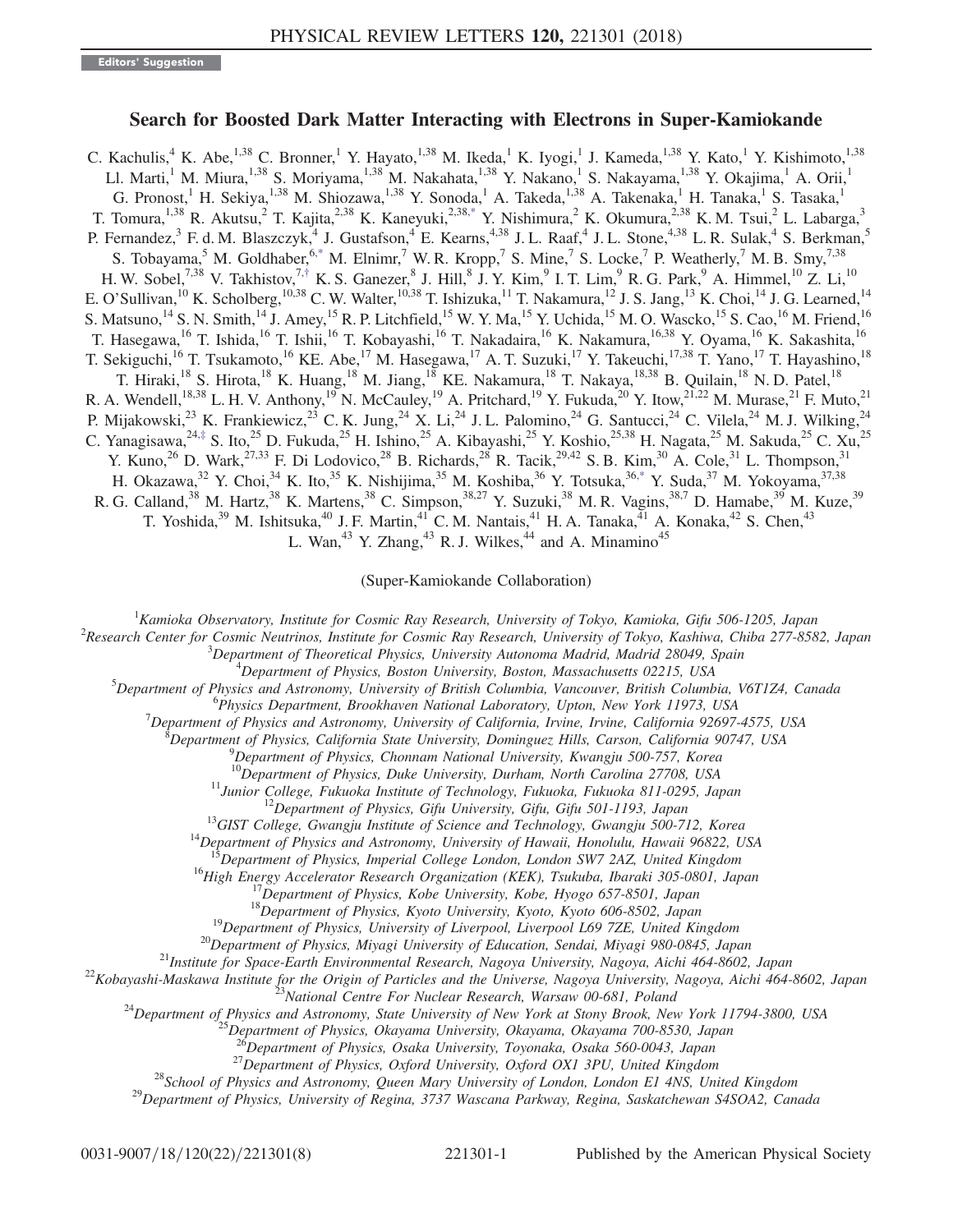<sup>30</sup>Department of Physics, Seoul National University, Seoul 151-742, Korea<br><sup>31</sup>Department of Physics and Astronomy, University of Sheffield, Sheffield S10 2TN, United Kingdom<br><sup>32</sup>Department of Informatics in Social Welfar

<sup>39</sup>Department of Physics, Tokyo Institute of Technology, Meguro, Tokyo 152-8551, Japan<br><sup>40</sup>Department of Physics, Faculty of Science and Technology, Tokyo University of Science, Noda, Chiba 278-8510, Japan<br><sup>41</sup>Department

 $^{43}$ Department of Engineering Physics, Tsinghua University, Beijing 100084, China<br> $^{44}$ Department of Physics, University of Washington, Seattle, Washington 98195-1560, USA

<sup>45</sup>Faculty of Engineering, Yokohama National University, Yokohama 240-8501, Japan

(Received 16 November 2017; revised manuscript received 23 March 2018; published 30 May 2018)

A search for boosted dark matter using 161.9 kt yr of Super-Kamiokande IV data is presented. We search for an excess of elastically scattered electrons above the atmospheric neutrino background, with a visible energy between 100 MeV and 1 TeV, pointing back to the Galactic center or the Sun. No such excess is observed. Limits on boosted dark matter event rates in multiple angular cones around the Galactic center and Sun are calculated. Limits are also calculated for a baseline model of boosted dark matter produced from cold dark matter annihilation or decay. This is the first experimental search for boosted dark matter from the Galactic center or the Sun interacting in a terrestrial detector.

DOI: [10.1103/PhysRevLett.120.221301](https://doi.org/10.1103/PhysRevLett.120.221301)

While there has long been ample evidence for the existence of dark matter [1–[5\],](#page-6-3) the specific properties and identity of dark matter remain elusive. The ΛCDM cosmology, which consists of long-lived dark matter that was nonrelativistic ("cold") at freeze-out and a cosmological constant  $\Lambda$ , which corresponds to dark energy, has been well supported by cosmological observations [\[6\].](#page-6-4) Under this cosmology, the dark matter abundance has been measured by the observation of the cosmic microwave background to account for about 25% of the energy density of the Universe [\[7,8\]](#page-6-5). However, despite numerous direct and indirect detection searches, as well as searches for dark matter produced at particle accelerators, there has thus far been no definitive observation of particle dark matter [9–[17\].](#page-6-6)

With the properties of dark matter so uncertain, various possibilities must be considered. One possibility is that some dark matter is, in fact, not cold but is highly relativistic and has been produced at late times, thus denoted "boosted" dark matter [18–[25\].](#page-6-7) Boosted dark matter could exist as a subdominant dark matter component, with a dominant cold dark matter component accounting for most of the dark matter energy density of the Universe. In this way, boosted dark matter can remain consistent with ΛCDM. The subdominant boosted dark matter can be the same particle as the dominant cold dark matter, or it can be a different, lighter particle. Boosted dark matter can be produced from the dominant cold dark matter through a variety of processes, including annihilation [\[26,27\]](#page-6-8), semiannihilation [\[28](#page-6-9)–32], number-changing  $3 \rightarrow 2$  self-annihilation [33–[35\],](#page-6-10) and decay [\[22,36\].](#page-6-11) Boosted dark matter can then be observed through its scattering off electrons or nuclei in large-volume terrestrial detectors [\[37,38\]](#page-6-12). Current direct detection limits can be evaded in multicomponent models by having only the boosted dark matter species couple directly to standard model particles [\[18,22](#page-6-7)–24] or in boosted dark matter singlecomponent models by invoking a spin-dependent dark matter-nucleon cross section [\[24\]](#page-6-13).

This Letter reports the results of a search for boosted dark matter coupling to electrons in Super-Kamiokande (SK), with the boosted dark matter originating in the Galactic center or the Sun and with scattered electron energies ranging from 100 MeV to 1 TeV. This is the first time that this class of high-energy "electron elastic scatterlike" events has been studied at SK. The search is performed on 2628.1 days of SK-IV data, which corresponds to 161.9 kt yr exposure. The analysis is designed to be independent of the particular model of the coupling

Published by the American Physical Society under the terms of the [Creative Commons Attribution 4.0 International](https://creativecommons.org/licenses/by/4.0/) license. Further distribution of this work must maintain attribution to the author(s) and the published article's title, journal citation, and DOI. Funded by SCOAP<sup>3</sup>.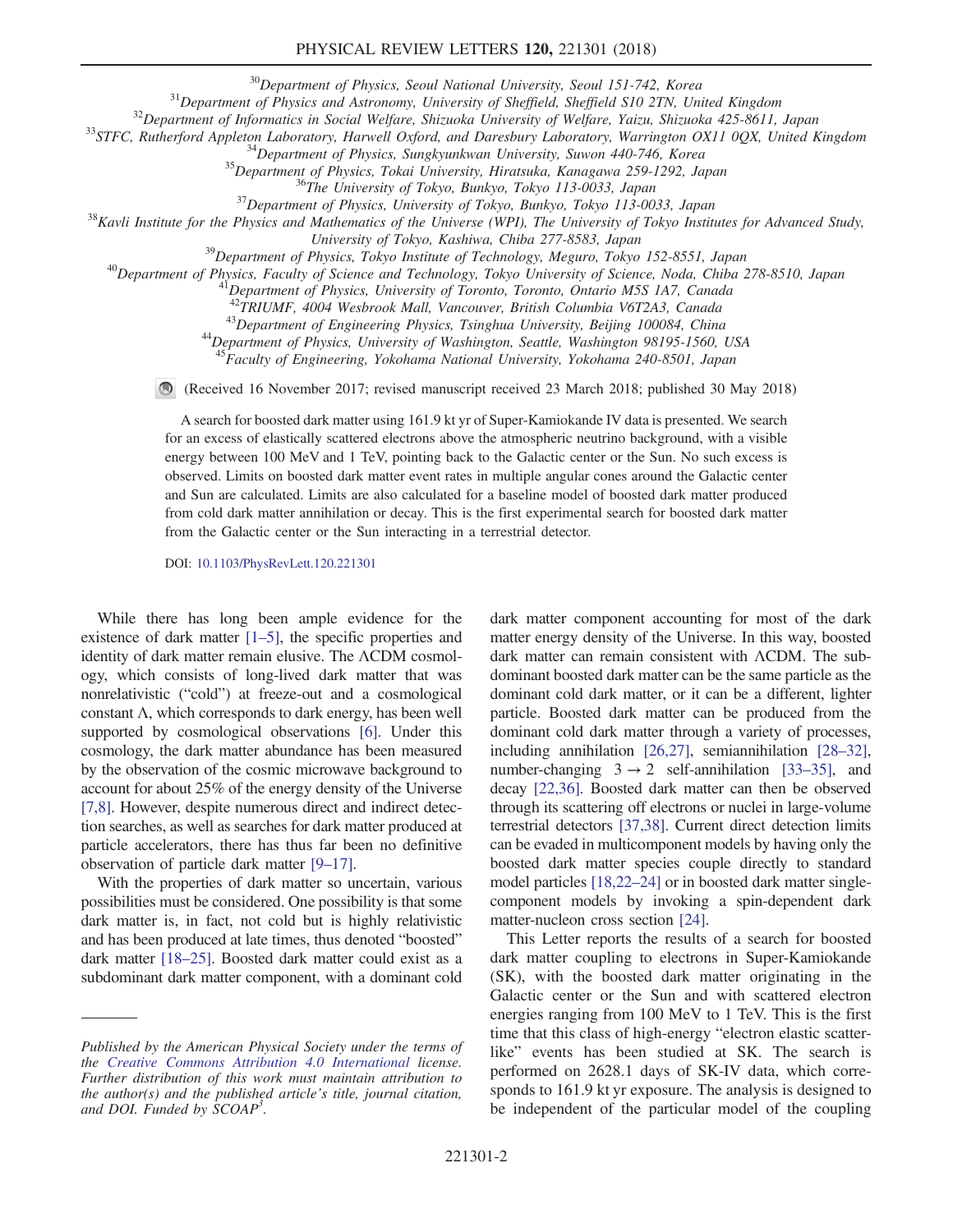between boosted dark matter and electrons. This way, the results can be applied to any model that predicts a source of particles from the Galactic center or Sun which would scatter electrons to energies greater than 100 MeV.

The SK detector [\[39\]](#page-6-14) is a water Cherenkov detector located 1000 m below Mt. Ikenoyama in Gifu, Japan. It consists of a 50 kt cylindrical tank of water, which is divided into a 32 kt (22.5 kt fiducial) inner detector (ID) surrounded by an outer detector (OD). The ID and the OD are optically separated by black Tyvek sheeting, and the ID is observed by 11 129 inward-facing 20-inch photomultiplier tubes (PMTs), while the OD is observed by 1885 outward-facing 8-inch PMTs. The ID provides most of the information used in event reconstruction, while the OD is used as an active veto region. Events are classified as fully contained (FC) if there is activity only in the ID. Relativistic charged particles in SK produce Cherenkov rings, which are categorized as  $e$ -like for electrons and  $\gamma$ 's or  $\mu$ -like for muons.

The search begins with the fully contained fiducialvolume (FCFV) data set. This data set consists of all events with no OD activity, a reconstructed vertex inside the fiducial volume, and greater than  $100$  MeV of  $e$ -like momentum. These are events that originate and deposit all of their energy in the ID. This is a standard SK data set used to study atmospheric neutrinos [\[40\].](#page-6-15) From this data set, we search for elastically scattered electrons by applying the following analysis cuts: (i) one-ring (if  $E_{\text{vis}}$  < 100 GeV), (ii) *e*-like, (iii) zero decay electrons, and (iv) zero tagged neutrons. The first two cuts search for a single relativistic electron, while the final two cuts remove events with a signature of a nuclear interaction. Decay electrons in e-like events are the result of the  $\pi^{\pm} \rightarrow \mu^{\pm} \rightarrow$  $e^{\pm}$  decay chain with the  $\pi^{\pm}$  coming from a neutrinonucleus interaction. Tagged neutrons originate from neutrons being knocked out of the nucleus following a neutrino-nucleus interaction, thermalizing, and capturing on hydrogen. Neutron captures are particularly numerous following neutrino deep inelastic scattering. Neither decay electrons nor neutron captures should occur following the elastic scatter of an electron by a boosted dark matter particle. The one-ring cut is not applied for events with visible energy above 100 GeV, as the ring-counting algorithm, which is tuned for lower-energy events, becomes unreliable at such high energies. We choose to restrict this analysis to SK-IV data only in order to take advantage of neutron tagging to remove atmospheric neutrino background. While neutron tagging has been used similarly in SK proton decay searches [\[41\],](#page-6-16) this is the first time that it has been applied toward sample purification at energies greater than about 1 GeV. Event displays of example events passing the analysis cuts are provided in Supplemental Material [\[42\].](#page-6-17)

Because of intricacies of the SK-IV trigger logic, events ≳50 GeV often cannot have neutron tagging applied. Events for which neutron tagging cannot be applied are considered a signal if they pass the first three analysis cuts. Fourteen such events were found by FCFV selection, none of which passed the first three analysis cuts. This effect is accounted for in the signal efficiency, background rate, and limit calculations described below. The effect is minimal, since the efficiency of the neutron tagging cut is nearly 100%, and the background rate is driven down at such high energies by the sharp dropoff of the atmospheric neutrino flux.

The efficiency of the analysis cuts was found using a signal MC of 200 000 electrons with energies ranging from 30 MeV to 1 TeV. Events were simulated up to 1 m outside the fiducial volume, and efficiency was defined as the number of events passing each cut divided by the number of events simulated in the fiducial volume (events can migrate into or out of the fiducial volume during reconstruction). The efficiency of the FCFV selection and analysis cuts is shown in Fig. [1.](#page-2-0) The main cause of the reduction of efficiency with energy is the loss of containment at high energies; some higher-energy electromagnetic showers are able to penetrate from the FV into the OD and so do not pass the FC selection. The systematic uncertainty on the efficiency is estimated to be about 2%, most of which is due to uncertainty in the efficiency of the one-ring cut. The small size of the uncertainty of the FCFV selection and first three cuts is due to a significant separation between passing and failing events, so that very few signal events occur near the boundaries of the cuts. The efficiency of the neutron tagging cut is found by measuring the rate of false neutron

<span id="page-2-0"></span>

FIG. 1. Signal efficiency of the FCFV selection and analysis cuts as a function of the energy. Beginning with the FCFV selection (dashed-dotted blue curve), the addition of the one-ring (for  $E_{\text{vis}}$  < 100 GeV, dashed green curve), e-like (dotted red curve), and finally zero decay electrons and zero tagged neutrons cuts to arrive at the final efficiency (solid cyan curve) are shown. The efficiency of the zero decay electrons cut is  $> 99.99\%$ , so that the drop from the dotted red line to the solid cyan line is due solely to the neutron tagging cut.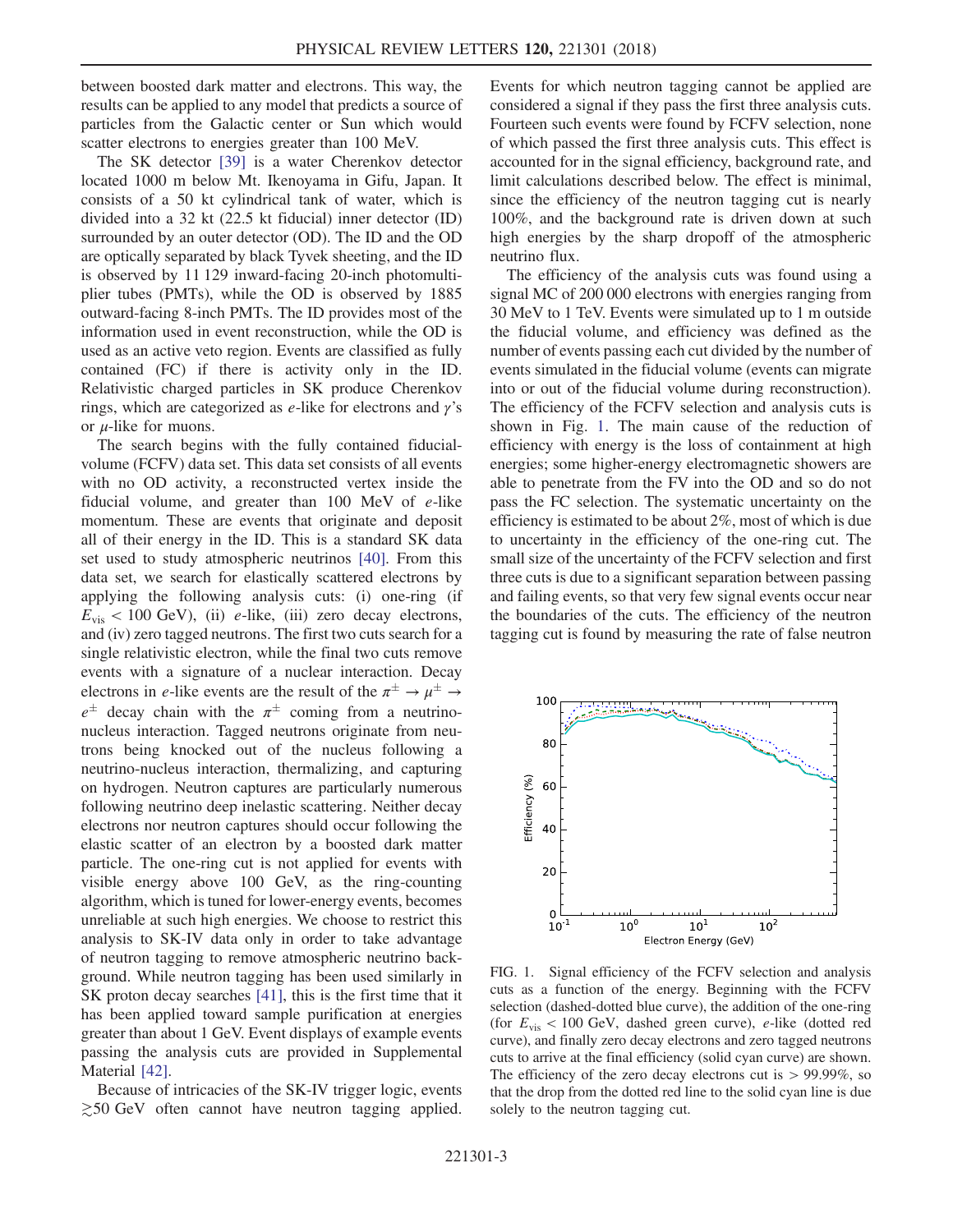|                  | 100 MeV $< E_{\rm vis} < 1.33$ GeV |            |                                     |      | 1.33 GeV $\lt E_{\text{vis}}$ $\lt 20$ GeV |                              | $E_{\rm vis} > 20~{\rm GeV}$ |            |                               |
|------------------|------------------------------------|------------|-------------------------------------|------|--------------------------------------------|------------------------------|------------------------------|------------|-------------------------------|
|                  | Data                               | $\nu$ - MC | $\epsilon_{\rm sig}(0.5~{\rm GeV})$ | Data | $\nu$ - MC                                 | $\epsilon_{\rm sig}$ (5 GeV) | Data                         | $\nu$ - MC | $\epsilon_{\rm sig}$ (50 GeV) |
| <b>FCFV</b>      | 15 20 6                            | 14858.1    | 97.7%                               | 4908 | 5109.7                                     | 93.8%                        | 118                          | 107.5      | 84.9%                         |
| $&$ single ring  | 11 367                             | 10 997.4   | 95.8%                               | 2868 | 3161.8                                     | 93.3%                        | 71                           | 68.2       | 82.2%                         |
| $\&$ e-like      | 5655                               | 5571.5     | 94.7%                               | 1514 | 1644.2                                     | 93.0%                        | 71                           | 68.1       | 82.2%                         |
| $&$ zero decay-e | 5049                               | 5013.8     | 94.7%                               | 1065 | 1207.2                                     | 93.0%                        | 13                           | 15.7       | 82.2%                         |
| & zero neutrons  | 4042                               | 3992.9     | 93.0%                               | 658  | 772.6                                      | 91.3%                        |                              | 7.4        | 81.1%                         |

<span id="page-3-0"></span>TABLE I. Number of events over the entire sky passing each cut in 2628.1 days of SK4 data, simulated ν-MC background expectation, and signal efficiency at representative energy after each cut.

tags in real data recorded by a periodic trigger and, thus, has minimal systematic uncertainty.

Because the atmospheric neutrino background to this search is strongly energy dependent, events are separated into three samples based on visible energy with ranges  $100 \text{ MeV} < E_{\text{vis}} < 1.33 \text{ GeV}, 1.33 \text{ GeV} < E_{\text{vis}} < 20 \text{ GeV},$ and  $E_{\text{vis}} > 20$  GeV. The number of data events is shown for each sample in Table [I](#page-3-0), along with the simulated atmospheric neutrino Monte Carlo (MC) expectation. The signal efficiency at representative energies based on signal electron MC simulation is also shown. The importance of the decay electron and neutron tagging cuts is particularly evident in the highest-energy sample  $(E_{\text{vis}} > 20 \text{ GeV})$ , where they together reduce the background by about a factor of 10 while having a minimal effect on the signal efficiency.

Since boosted dark matter is expected to originate in regions of high dark matter density, this search looks for a signal coming from the Galactic center or the Sun (some boosted dark matter models predict a significant capture rate of cold dark matter in the Sun, either through a spindependent dark matter-nucleus cross section [\[20\]](#page-6-18) or through the combination of a relatively strong dark matter self-interaction and coupling between cold dark matter and standard model particles through boosted dark matter loops [\[23\]](#page-6-19)). Cones are drawn around the signal source, and the number of events passing the analysis cuts in each cone is counted. While the exact relationship between the boosted dark matter and the scattered electron directions is model dependent, the scattering is, in general, expected to be strongly forward, since the energy of the boosted dark matter and the electron recoil energy are both assumed to be much greater than the mass of the electron. Under these assumptions, the scattering angle of the recoil electron is kinematically constrained to be less than 5.8° at a recoil energy of 100 MeV, with the maximum allowed scattering angle decreasing as  $1/\sqrt{E_e}$ . Thus, since the reconstructed electron direction was found to have an angular resolution better than 3° over the entire energy range, it is a good proxy for the direction of the boosted dark matter.

When the source of the signal is the Galactic center, the optimal size of the search cone is dependent on both the distribution of the dominant dark matter species in the Galaxy and the production method of the boosted dark matter. Production of boosted dark matter through both dark matter annihilation and decay were considered for three dark matter halo models: Moore [\[43\]](#page-7-0), Navarro-Frenk-White (NFW) [\[44\]](#page-7-1), and Kravtsov [\[45\].](#page-7-2) For each combination of halo model and production method, the signal MC was reweighted assuming the direction of the scattered electron was the same as the direction of the boosted dark matter. Optimal cone angles were found by maximizing efficiency/ $\sqrt{\text{background}}$ . The optimal half-opening angle of the search cone was found to range from less than 5° to around 40°, depending on the halo model and boosted dark matter production method. We therefore used eight search cones around the Galactic center, ranging from 5° to 40° in steps of 5°. When the Sun is the signal source, the situation is much simpler, since it is effectively a point source. Therefore, a single search cone of 5° around the Sun was used for the solar search.

A data-driven off-source method was used to estimate the background due to atmospheric neutrinos for the two lower-energy samples [\[46\]](#page-7-3). In order to avoid contamination from a potential signal, the off-source region is defined as everything outside an 80° cone for the Galactic center search and everything outside of the 5° search cone for the solar search. The off-source regions are defined, like the search cones, in celestial coordinates for the Galactic center search and solar coordinates for the Sun search. For a particular search cone, each data event in the off-source region can be assigned two values based on its direction in horizontal coordinates  $\hat{d}$ :  $T_{\text{off}}$ , which is the fraction of time  $\hat{d}$  spends within the off-source region, and  $T_{\text{on}}$ , which is the fraction of time  $\hat{d}$  spends within the search cone. The event is then weighted by the ratio  $T_{on}/T_{off}$ . The sum of these weights gives an estimate of the background in the search cone, while the square root of the sum of the squares of the weights gives the uncertainty on this estimate. The resulting estimates are independent of MC calculations, and their uncertainties range from 3% to 19%, which are smaller than the uncertainties on the corresponding estimates based on MC calculations.

While the off-source method works well for the two lower-energy samples, there are too few events in the highest-energy sample  $(E_{vis} > 20 \text{ GeV})$  for it to be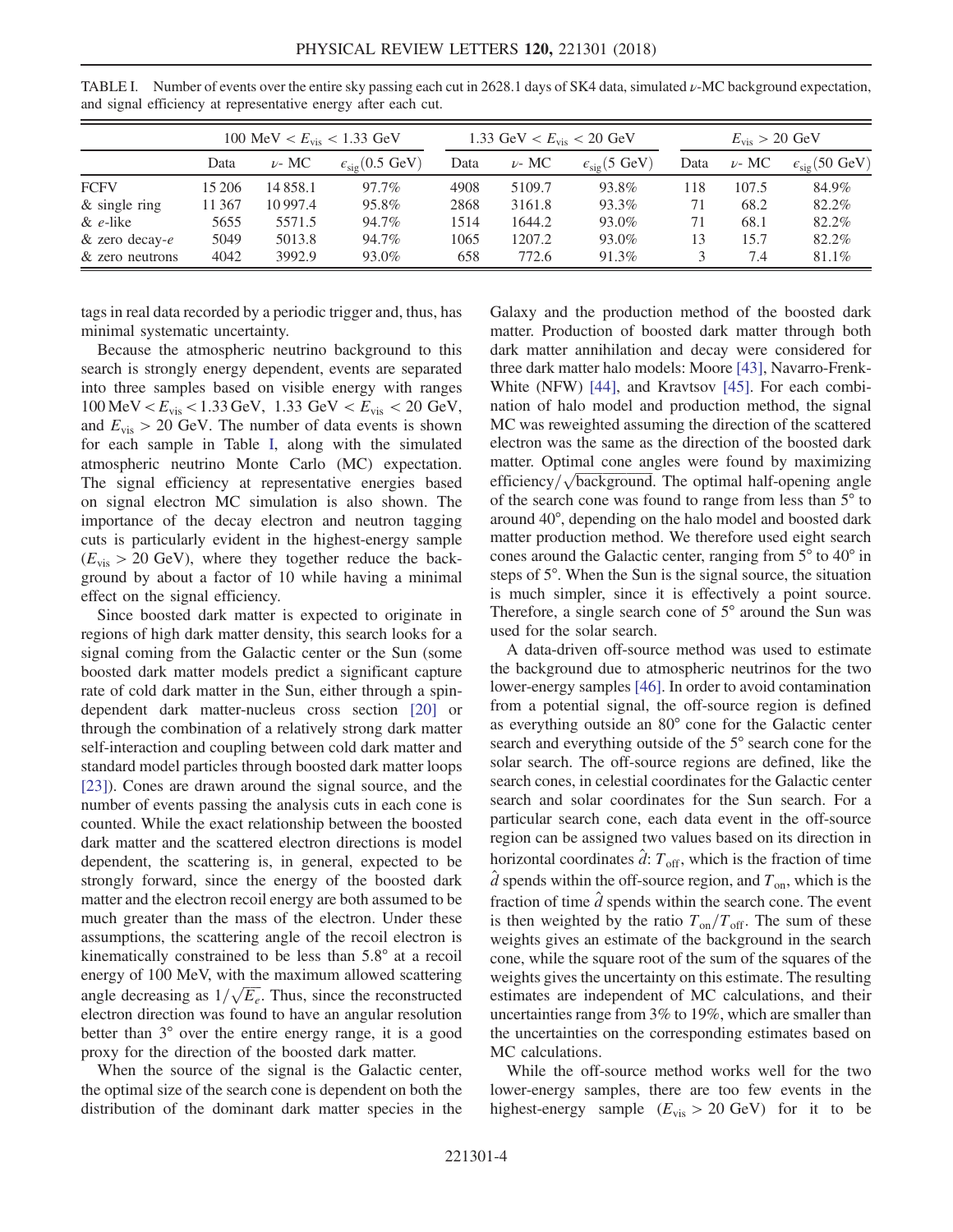<span id="page-4-0"></span>

FIG. 2. Neutron tagging cut systematic error estimation. Data and MC fits are to logarithmic function.

successfully applied. Therefore, the background in the highest-energy sample was estimated using the 500-yr SK atmospheric neutrino MC calculation. The MC calculation was livetime normalized and oscillated according to three-flavor oscillations with nominal oscillation parameters. The systematic uncertainty on the estimated background was found by summing in quadrature the effects of  $1\sigma$  shifts of 75 systematics [\[40\].](#page-6-15) The uncertainties in the values of oscillation parameters were included as systematics. The total uncertainty in the background was estimated to be 30%. The dominant systematic is the uncertainty related to the neutron tagging cut, which is estimated to be 23%. This systematic accounts for the uncertainty in the efficiency of the neutron tagging algorithm, as well as in the modeling of production and transport of neutrons in the detector. It was estimated using a data-MC comparison of the fraction of events (over the entire sky) passing the first three analysis cuts that also had zero tagged neutrons. This comparison is shown in Fig. [2.](#page-4-0) Above about 10 GeVof visible energy, there are very few events in the data, making a data-MC comparison difficult. To compensate, both the data and MC calculations were fit to logarithmic functions  $A + B \log(E_{\text{vis}}/GeV)$ , in the region above 3 GeV. The systematic uncertainty as a function of the energy was then taken as the difference between the data fit and the MC fit. The value of the neutron tagging systematic for the background estimate of the highest-energy sample was found by applying this shift on an event by event basis as a function of the visible energy of the particular event. While this estimate is rather imprecise, the expected background rates in the signal cones above 20 GeV are all below one, meaning that the systematic uncertainty on the background estimate is minimal compared to fluctuations associated with Poisson counting statistics. It is thus only the magnitude of this systematic that is important; its exact value has minimal influence on the calculated limits.

The results of the search are shown in Table [II](#page-4-1). The observed data are consistent with expected background for both the Galactic center and Sun searches. In the highestenergy sample, the search is essentially background-free, and no candidates were found in any of the search cones. Sky maps of the locations of every event passing the analysis cuts are provided for each energy sample in Supplemental Material [\[47\].](#page-7-4) For each cone and energy sample, confidence intervals for the observed boosted dark matter event rate were computed using a Poisson  $\chi^2$  statistic that incorporates the systematic uncertainty on the background estimate through the pull method [\[48,49\]:](#page-7-5)

$$
\chi^2(s) = \min_{\delta} \left[ 2\left(E - \mathcal{O} + \mathcal{O}\ln\frac{\mathcal{O}}{E}\right) + \delta^2 \right],\qquad(1)
$$

where  $E = b(1 + \delta \sigma) + s$ , b is the estimated number of background events with systematic uncertainty  $\sigma$ , s is the number of signal events being tested,  $\delta$  is the systematic pull that is minimized over, and  $\mathcal O$  is the observed number of events. Note that, for the two lower-energy samples, the background systematic uncertainty  $\sigma$  is due to statistical fluctuations associated with the off-source method, while

<span id="page-4-1"></span>TABLE II. Estimated backgrounds, numbers of events in data, and signal event rate limits for each cone and each energy sample. The event rate limits are at the 90% confidence level.

|                 | 100 MeV $< E_{\rm vis} < 1.33$ GeV |      |                                                     | 1.33 MeV < $E_{\rm vis}$ < 20 GeV |      |                                                     | $E_{\rm vis} > 20~{\rm GeV}$ |          |                                                     |
|-----------------|------------------------------------|------|-----------------------------------------------------|-----------------------------------|------|-----------------------------------------------------|------------------------------|----------|-----------------------------------------------------|
| Search<br>cone  | Expected<br>bckg                   | Data | Sig rate limit<br>$(\mathrm{kt}\,\mathrm{yr})^{-1}$ | Expected<br>bckg                  | Data | Sig rate limit<br>$(\mathrm{kt}\,\mathrm{yr})^{-1}$ | Expected<br>bckg             | Data     | Sig rate limit<br>$(\mathrm{kt}\,\mathrm{yr})^{-1}$ |
| $GC 5^\circ$    | $8.4 \pm 0.7$                      | 5    | 0.017                                               | $1.6 \pm 0.3$                     |      | 0.018                                               | $0.016 \pm 0.005$            | $\Omega$ | 0.015                                               |
| $GC 10^{\circ}$ | $32.0 \pm 1.9$                     | 24   | 0.023                                               | $6.3 \pm 0.84$                    | 5.   | 0.026                                               | $0.060 \pm 0.018$            | $\Omega$ | 0.015                                               |
| $GC 15^\circ$   | $72.5 \pm 3.5$                     | 69   | 0.078                                               | $13.6 \pm 1.6$                    | 11   | 0.032                                               | $0.14 \pm 0.04$              | $\Omega$ | 0.014                                               |
| $GC 20^\circ$   | $126.5 \pm 5.4$                    | 125  | 0.123                                               | $23.3 + 2.3$                      | 18   | 0.028                                               | $0.25 \pm 0.07$              | $\Omega$ | 0.014                                               |
| $GC 25^\circ$   | $196.8 \pm 7.6$                    | 202  | 0.201                                               | $35.4 \pm 3.3$                    | 31   | 0.049                                               | $0.37 \pm 0.11$              | $\Omega$ | 0.013                                               |
| $GC 30^\circ$   | $283.7 \pm 10.1$                   | 285  | 0.214                                               | $49.3 \pm 4.3$                    | 48   | 0.081                                               | $0.53 \pm 0.16$              | $\Omega$ | 0.012                                               |
| $GC 35^\circ$   | $384.8 \pm 12.8$                   | 375  | 0.187                                               | $68.1 \pm 5.4$                    | 67   | 0.101                                               | $0.70 \pm 0.21$              | $\Omega$ | 0.011                                               |
| $GC 40^\circ$   | $499.6 \pm 15.9$                   | 494  | 0.249                                               | $90.2 \pm 6.9$                    | 90   | 0.124                                               | $0.90 \pm 0.27$              | $\theta$ | 0.011                                               |
| Sun $5^\circ$   | $7.59 \pm 0.18$                    | 5    | 0.017                                               | $1.25 \pm 0.07$                   |      | 0.020                                               | $0.015 \pm 0.004$            | $\Omega$ | 0.015                                               |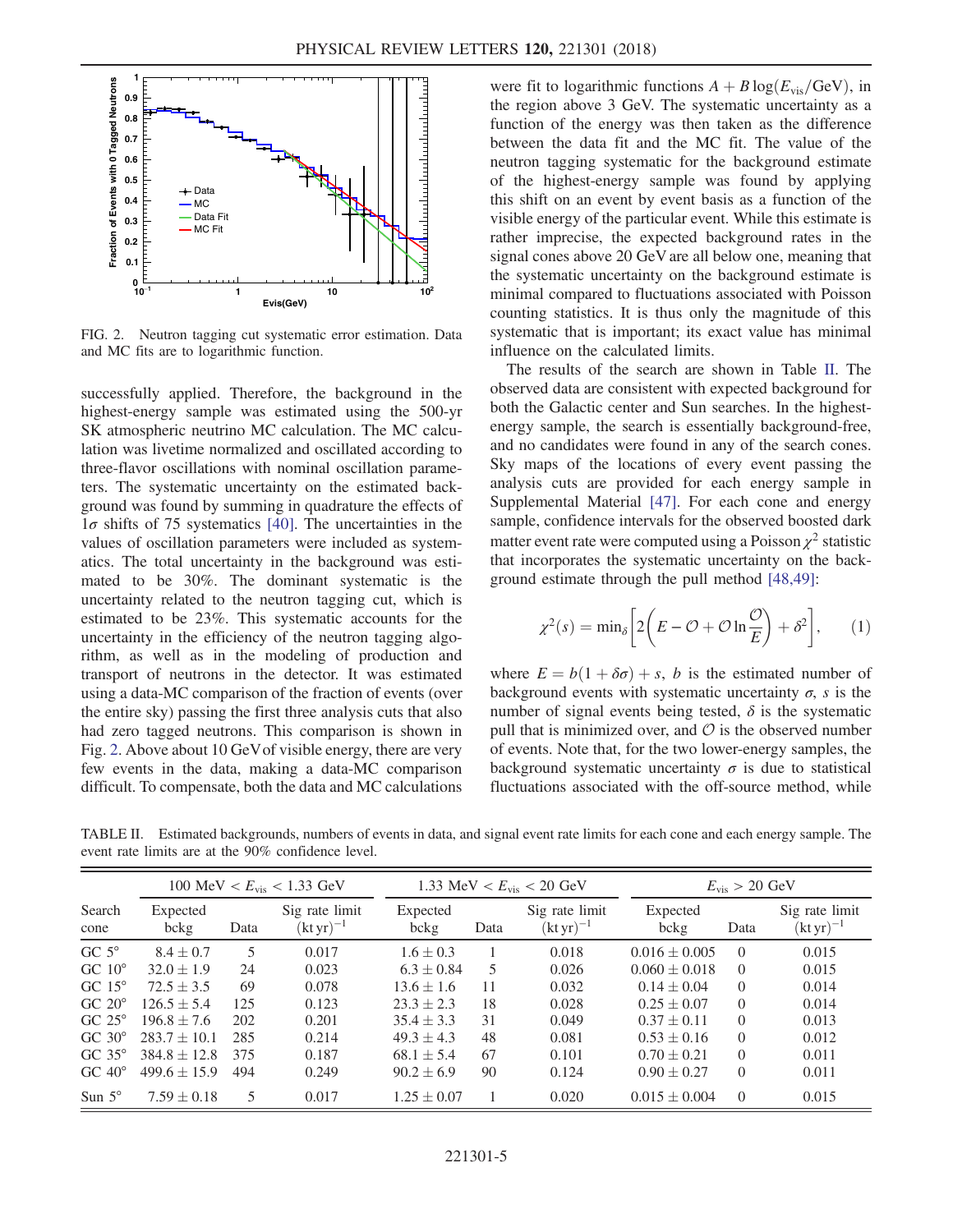for the highest-energy sample it is due to uncertainties in the MC production. The test statistic  $\Delta \chi^2$  was calculated by subtracting the global minimum  $\chi^2$ . To find the confidence level at which a particular value of  $s$  is allowed, the measured value of  $\Delta \chi^2$  at that value of s was compared to the  $\Delta \chi^2$  distribution of a large number of toy MC calculations produced assuming that level of signal. Since the  $s = 0$  hypothesis is allowed at 90% confidence for all search cones and energy samples, the upper ends of the 90% confidence intervals are interpreted as 90% upper limits and presented in Table [II](#page-4-1).

To demonstrate the application of this result to a specific model, limits were calculated on a baseline boosted dark matter model with the Galactic center as the signal source [\[18\].](#page-6-7) This model introduces two dark fermions  $\psi_A$  and  $\psi_B$  and a massive dark photon  $\gamma'$ , with an assumed mass ordering  $m_A > m_B > m_{\gamma}$ . The particle  $\psi_A$ is proposed to be the dominant cold dark matter in the Universe and does not couple directly to standard model particles. The particle  $\psi_B$  is the boosted dark matter and couples to standard model particles through the exchange of the dark photon  $\gamma'$ . The coupling between  $\gamma'$  and  $\psi_B$  is set by a coupling constant  $g'$ , which is proposed to be large but perturbative, while the coupling between  $\gamma'$  and  $e^-$  is scaled from  $\gamma - e^-$  coupling by the constant  $\varepsilon$ . Limits were calculated for two scenarios of  $\psi_B$  production: one where  $\psi_B$  is produced through annihilation of  $\psi_A$  with  $\bar{\psi}_A$  and another where  $\psi_B$  is produced through the decay of  $\psi_A$ . In the annihilation scenario, the thermal annihilation cross section is set to  $\langle \sigma_{A\bar{A} \rightarrow B\bar{B}} v \rangle =$  $5 \times 10^{-26}$  cm<sup>3</sup>/s in order to achieve the observed relic density  $\Omega_A \approx 0.2$  through an assisted freeze-out scenario [\[18,26\]](#page-6-7). The energy of  $\psi_B$  is equal to  $m_A$  in this scenario. In the decay scenario, the decay lifetime of  $\psi_A$ ,  $\tau_{\text{decay}}$ , is taken to be a free parameter, and the energy of  $\psi_B$  is assumed to be  $m_A/2$ .

Limits were calculated separately for the Moore, NFW, and Kravtsov galactic halo models, using the results from a different cone for each fit. For the annihilation scenario, the 5° cone was used for the Moore model, the 10° cone for the NFW model, and the 40° cone for the Kravtsov model. For the decay scenario, the 40° cone was used for all three galactic halo models. These cones were selected using the cone optimization technique described earlier. For each halo model, signal MC events were reweighted based on the values of  $m_A$ ,  $m_B$ ,  $m_{\gamma}$ ,  $\varepsilon$ , and  $g'$  at the particular point in parameter space being tested. This reweighting accounts for the model-dependent recoil electron energy spectrum, as well as the model-dependent smearing between the boosted dark matter direction and the recoil electron direction. The effect of boosted dark matter scattering off of both electrons and protons in Earth is also accounted for, though this effect is negligible for the majority of the allowed parameter space. A binned  $\chi^2$  statistic was then computed similar to the one described above:

$$
\chi^2 = \sum_{i}^{3} \min_{\delta_i} \left[ 2 \left( E_i - \mathcal{O}_i + \mathcal{O}_i \ln \frac{\mathcal{O}_i}{E_i} \right) + \delta_i^2 \right], \quad (2)
$$

with variables defined as before, summed over three bins corresponding to the three energy samples. The  $\Delta \chi^2$  test statistic was then calculated by subtracting the global minimum  $\chi^2$ . Confidence intervals were found by comparing the measured  $\Delta \chi^2$  values with the distributions of  $\Delta \chi^2$ values found by many toy Monte Carlo simulations produced at each point. Ninety-percent confidence intervals were computed in the  $\varepsilon$  vs  $m_A$  plane for the annihilation scenario, and the  $\varepsilon/\tau_{\text{decay}}$  vs  $m_A$  plane for the decay scenario, with  $m_B$ ,  $m'_\gamma$ , and  $g'$  set to representative values of  $m_B = 200 \text{ MeV}, m'_\gamma = 20 \text{ MeV}, \text{ and } g' = 0.5, \text{ respec-}$ tively. Since the  $\varepsilon = 0$  points, which correspond to no signal, are allowed at 90% confidence, the resulting confidence intervals are interpreted as upper limits. These limits are shown for the Moore, NFW, and Kravtsov halo models in Fig. [3](#page-5-0).

In summary, we have searched for evidence of boosted dark matter by looking for high-energy elastically scattered electrons that point back to the Galactic center or the Sun. We have found no such evidence. This is the first study of high-energy electron elastic scatterlike events at SK. The use of decay electron and tagged neutron cuts significantly reduced background in the highest-energy sample, allowing

<span id="page-5-0"></span>

FIG. 3. 90% confidence interval upper limits for  $m_B =$ 200 MeV,  $m'_7 = 20$  MeV, and  $g' = 0.5$ , for boosted dark matter produced by annihilation (top) and decay (bottom).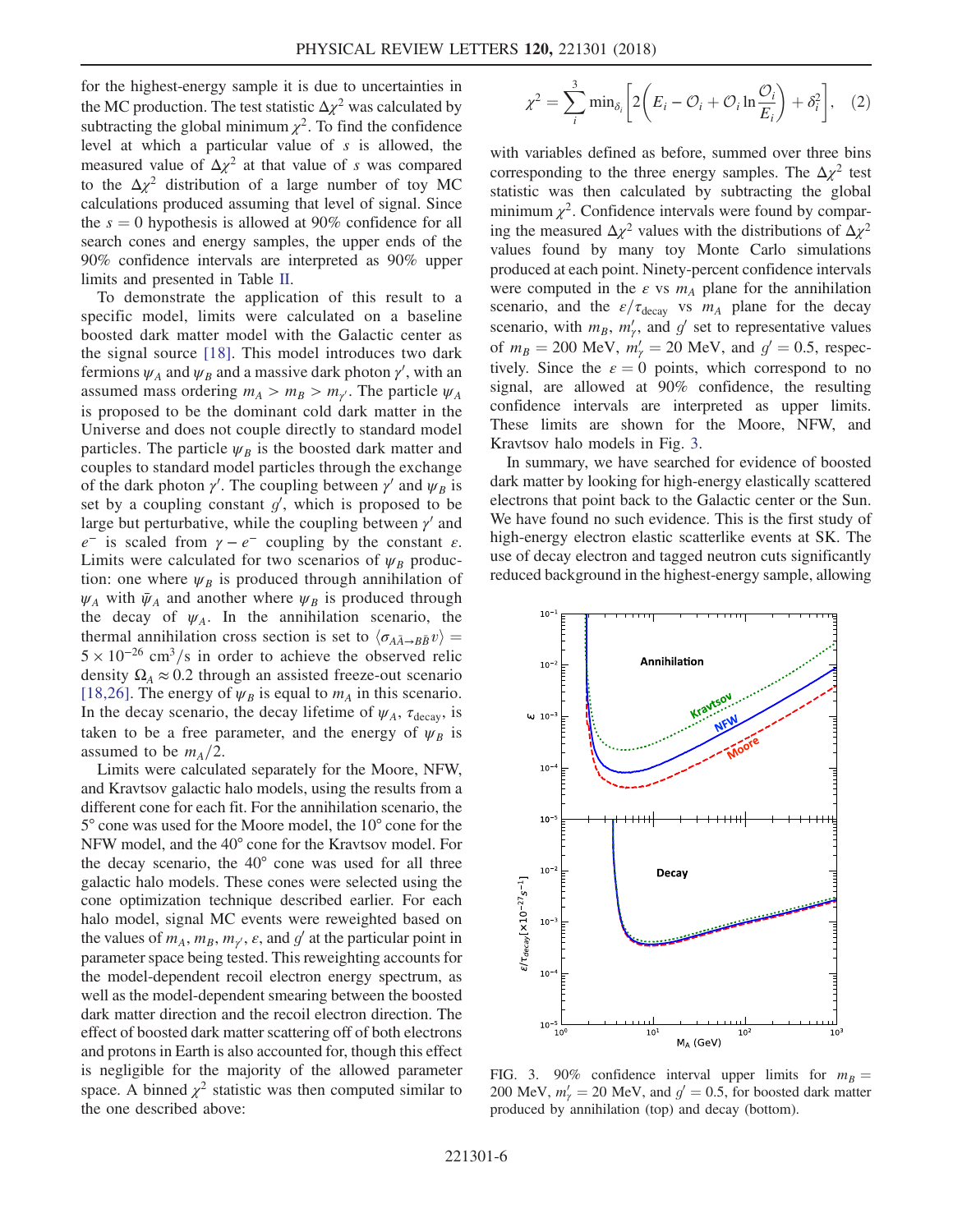for an effectively background-free search in that energy range. Our results are presented in a modelindependent way, which makes them applicable not only to boosted dark matter but to any theory that predicts an excess of particles from the Galactic center or Sun that would elastically scatter electrons to energies above 100 MeV.

We gratefully acknowledge the cooperation of the Kamioka Mining and Smelting Company. The Super-Kamiokande experiment has been built and operated from funding by the Japanese Ministry of Education, Culture, Sports, Science and Technology, the U.S. Department of Energy, and the U.S. National Science Foundation. Some of us have been supported by funds from the National Research Foundation of Korea NRF-2009-0083526 (KNRC) funded by the Ministry of Science, ICT, and Future Planning, the European Union H2020 RISE-GA641540-SKPLUS, the Japan Society for the Promotion of Science, the National Natural Science Foundation of China under Grant No. 11235006, the National Science and Engineering Research Council (NSERC) of Canada, the Scinet and Westgrid consortia of Compute Canada, and the National Science Centre, Poland (2015/17/N/ST2/04064 and 2015/ 18/E/ST2/00758).

<span id="page-6-1"></span><span id="page-6-0"></span>[\\*](#page-0-0) Deceased.

- <span id="page-6-2"></span>[†](#page-0-1) Also at Department of Physics and Astronomy, UCLA, California 90095-1547, USA.
- <span id="page-6-3"></span>[‡](#page-0-2) Also at BMCC/CUNY, Science Department, New York, New York, USA.
- [1] F. Zwicky, Helv. Phys. Acta 6, 110 (1933) [[Gen. Relativ.](https://doi.org/10.1007/s10714-008-0707-4) Gravit. 41[, 207 \(2009\)](https://doi.org/10.1007/s10714-008-0707-4)].
- [2] V. C. Rubin, N. Thonnard, and W. K. Ford, Jr, [Astrophys. J.](https://doi.org/10.1086/158003) 238[, 471 \(1980\)](https://doi.org/10.1086/158003).
- [3] G. R. Blumenthal, S. M. Faber, J. R. Primack, and M. J. Rees, [Nature \(London\)](https://doi.org/10.1038/311517a0) 311, 517 (1984).
- [4] K. G. Begeman, A. H. Broeils, and R. H. Sanders, [Mon.](https://doi.org/10.1093/mnras/249.3.523) [Not. R. Astron. Soc.](https://doi.org/10.1093/mnras/249.3.523) 249, 523 (1991).
- <span id="page-6-4"></span>[5] G. Bertone, D. Hooper, and J. Silk, [Phys. Rep.](https://doi.org/10.1016/j.physrep.2004.08.031) 405, 279 [\(2005\).](https://doi.org/10.1016/j.physrep.2004.08.031)
- <span id="page-6-5"></span>[6] K. Bamba, S. Capozziello, S. Nojiri, and S. D. Odintsov, [Astrophys. Space Sci.](https://doi.org/10.1007/s10509-012-1181-8) 342, 155 (2012).
- [7] P. A. R. Ade et al. (Planck Collaboration), [Astron. Astrophys.](https://doi.org/10.1051/0004-6361/201525830) 594[, A13 \(2016\)](https://doi.org/10.1051/0004-6361/201525830).
- <span id="page-6-6"></span>[8] G. Hinshaw et al. (WMAP Collaboration), [Astrophys. J.](https://doi.org/10.1088/0067-0049/208/2/19) Suppl. Ser. 208[, 19 \(2013\)](https://doi.org/10.1088/0067-0049/208/2/19).
- [9] D. S. Akerib et al. (LUX Collaboration), [Phys. Rev. Lett.](https://doi.org/10.1103/PhysRevLett.112.091303) 112[, 091303 \(2014\).](https://doi.org/10.1103/PhysRevLett.112.091303)
- [10] Z. Ahmed et al. (CDMS-II Collaboration), [Science](https://doi.org/10.1126/science.1186112) 327, [1619 \(2010\)](https://doi.org/10.1126/science.1186112).
- [11] E. Aprile et al. (XENON100 Collaboration), [Phys. Rev.](https://doi.org/10.1103/PhysRevLett.109.181301) Lett. 109[, 181301 \(2012\)](https://doi.org/10.1103/PhysRevLett.109.181301).
- [12] S. Desai et al. (Super-Kamiokande Collaboration), [Phys.](https://doi.org/10.1103/PhysRevD.70.083523) Rev. D 70[, 083523 \(2004\)](https://doi.org/10.1103/PhysRevD.70.083523); 70[, 109901\(E\) \(2004\)](https://doi.org/10.1103/PhysRevD.70.109901).
- [13] M. G. Aartsen et al. (IceCube Collaboration), [Eur. Phys. J. C](https://doi.org/10.1140/epjc/s10052-017-5213-y) 77[, 627 \(2017\).](https://doi.org/10.1140/epjc/s10052-017-5213-y)
- [14] S. Adrian-Martinez et al. (ANTARES Collaboration), [J.](https://doi.org/10.1088/1475-7516/2013/11/032) [Cosmol. Astropart. Phys. 11 \(2013\) 032.](https://doi.org/10.1088/1475-7516/2013/11/032)
- [15] V. Khachatryan et al. (CMS Collaboration), [Eur. Phys. J. C](https://doi.org/10.1140/epjc/s10052-015-3451-4) 75[, 235 \(2015\).](https://doi.org/10.1140/epjc/s10052-015-3451-4)
- [16] G. Aad et al. (ATLAS Collaboration), [Eur. Phys. J. C](https://doi.org/10.1140/epjc/s10052-015-3517-3) 75, [299 \(2015\)](https://doi.org/10.1140/epjc/s10052-015-3517-3); 75[, 408\(E\) \(2015\)](https://doi.org/10.1140/epjc/s10052-015-3639-7).
- [17] J. Goodman, M. Ibe, A. Rajaraman, W. Shepherd, T. M. P. Tait, and H.-B. Yu, [Phys. Rev. D](https://doi.org/10.1103/PhysRevD.82.116010) 82, 116010 [\(2010\).](https://doi.org/10.1103/PhysRevD.82.116010)
- <span id="page-6-7"></span>[18] K. Agashe, Y. Cui, L. Necib, and J. Thaler, [J. Cosmol.](https://doi.org/10.1088/1475-7516/2014/10/062) [Astropart. Phys. 10 \(2014\) 062.](https://doi.org/10.1088/1475-7516/2014/10/062)
- [19] J. Huang and Y. Zhao, [J. High Energy Phys. 02 \(2014\)](https://doi.org/10.1007/JHEP02(2014)077) [077.](https://doi.org/10.1007/JHEP02(2014)077)
- <span id="page-6-18"></span>[20] J. F. Cherry, M. T. Frandsen, and I. M. Shoemaker, [Phys.](https://doi.org/10.1103/PhysRevLett.114.231303) Rev. Lett. 114[, 231303 \(2015\).](https://doi.org/10.1103/PhysRevLett.114.231303)
- [21] A. Bhattacharya, R. Gandhi, and A. Gupta, [J. Cosmol.](https://doi.org/10.1088/1475-7516/2015/03/027) [Astropart. Phys. 03 \(2015\) 027.](https://doi.org/10.1088/1475-7516/2015/03/027)
- <span id="page-6-11"></span>[22] J. Kopp, J. Liu, and X.-P. Wang, [J. High Energy Phys. 04](https://doi.org/10.1007/JHEP04(2015)105) [\(2015\) 105.](https://doi.org/10.1007/JHEP04(2015)105)
- <span id="page-6-19"></span>[23] K. Kong, G. Mohlabeng, and J.-C. Park, [Phys. Lett. B](https://doi.org/10.1016/j.physletb.2015.02.057) 743, [256 \(2015\)](https://doi.org/10.1016/j.physletb.2015.02.057).
- <span id="page-6-13"></span>[24] J. Berger, Y. Cui, and Y. Zhao, [J. Cosmol. Astropart. Phys.](https://doi.org/10.1088/1475-7516/2015/02/005) [02 \(2015\) 005.](https://doi.org/10.1088/1475-7516/2015/02/005)
- [25] D. Kim, J.-C. Park, and S. Shin, [Phys. Rev. Lett.](https://doi.org/10.1103/PhysRevLett.119.161801) 119, [161801 \(2017\).](https://doi.org/10.1103/PhysRevLett.119.161801)
- <span id="page-6-8"></span>[26] G. Belanger and J.-C. Park, [J. Cosmol. Astropart. Phys. 03](https://doi.org/10.1088/1475-7516/2012/03/038) [\(2012\) 038.](https://doi.org/10.1088/1475-7516/2012/03/038)
- [27] H. S. Cheon, S. K. Kang, and C. S. Kim, *[Phys. Lett. B](https://doi.org/10.1016/j.physletb.2009.03.083)* 675, [203 \(2009\)](https://doi.org/10.1016/j.physletb.2009.03.083); 698[, 324\(E\) \(2011\)](https://doi.org/10.1016/j.physleta.2010.11.021).
- <span id="page-6-9"></span>[28] F. D'Eramo and J. Thaler, [J. High Energy Phys. 06 \(2010\)](https://doi.org/10.1007/JHEP06(2010)109) [109.](https://doi.org/10.1007/JHEP06(2010)109)
- [29] T. Hambye, [J. High Energy Phys. 01 \(2009\) 028.](https://doi.org/10.1088/1126-6708/2009/01/028)
- [30] T. Hambye and M. H. G. Tytgat, [Phys. Lett. B](https://doi.org/10.1016/j.physletb.2009.11.050) 683, 39 [\(2010\).](https://doi.org/10.1016/j.physletb.2009.11.050)
- [31] C. Arina, T. Hambye, A. Ibarra, and C. Weniger, [J. Cosmol.](https://doi.org/10.1088/1475-7516/2010/03/024) [Astropart. Phys. 03 \(2010\) 024.](https://doi.org/10.1088/1475-7516/2010/03/024)
- [32] G. Belanger, K. Kannike, A. Pukhov, and M. Raidal, [J.](https://doi.org/10.1088/1475-7516/2012/04/010) [Cosmol. Astropart. Phys. 04 \(2012\) 010.](https://doi.org/10.1088/1475-7516/2012/04/010)
- <span id="page-6-10"></span>[33] E. D. Carlson, M. E. Machacek, and L. J. Hall, [Astrophys. J.](https://doi.org/10.1086/171833) 398[, 43 \(1992\).](https://doi.org/10.1086/171833)
- [34] A. A. de Laix, R. J. Scherrer, and R. K. Schaefer, [Astrophys.](https://doi.org/10.1086/176322) J. 452[, 495 \(1995\).](https://doi.org/10.1086/176322)
- [35] Y. Hochberg, E. Kuflik, T. Volansky, and J. G. Wacker, Phys. Rev. Lett. 113[, 171301 \(2014\).](https://doi.org/10.1103/PhysRevLett.113.171301)
- [36] A. Bhattacharya, R. Gandhi, A. Gupta, and S. Mukhopadhyay, [J. Cosmol. Astropart. Phys. 05 \(2017\) 002.](https://doi.org/10.1088/1475-7516/2017/05/002)
- <span id="page-6-12"></span>[37] L. Necib, J. Moon, T. Wongjirad, and J. M. Conrad, [Phys.](https://doi.org/10.1103/PhysRevD.95.075018) Rev. D 95[, 075018 \(2017\)](https://doi.org/10.1103/PhysRevD.95.075018).
- [38] H. Alhazmi, K. Kong, G. Mohlabeng, and J.-C. Park, [J.](https://doi.org/10.1007/JHEP04(2017)158) [High Energy Phys. 04 \(2017\) 158.](https://doi.org/10.1007/JHEP04(2017)158)
- <span id="page-6-14"></span>[39] Y. Fukuda et al. (Super-Kamiokande Collaboration), [Nucl. Instrum. Methods Phys. Res., Sect. A](https://doi.org/10.1016/S0168-9002(03)00425-X) 501, 418 [\(2003\).](https://doi.org/10.1016/S0168-9002(03)00425-X)
- <span id="page-6-15"></span>[40] R. Wendell et al. (Super-Kamiokande Collaboration), [Phys.](https://doi.org/10.1103/PhysRevD.81.092004) Rev. D 81[, 092004 \(2010\)](https://doi.org/10.1103/PhysRevD.81.092004).
- <span id="page-6-17"></span><span id="page-6-16"></span>[41] K. Abe et al. (Super-Kamiokande Collaboration), [Phys.](https://doi.org/10.1103/PhysRevD.95.012004) Rev. D 95[, 012004 \(2017\)](https://doi.org/10.1103/PhysRevD.95.012004).
- [42] See Supplemental Material at [http://link.aps.org/](http://link.aps.org/supplemental/10.1103/PhysRevLett.120.221301) [supplemental/10.1103/PhysRevLett.120.221301](http://link.aps.org/supplemental/10.1103/PhysRevLett.120.221301) for event displays of example events passing the analysis cuts.